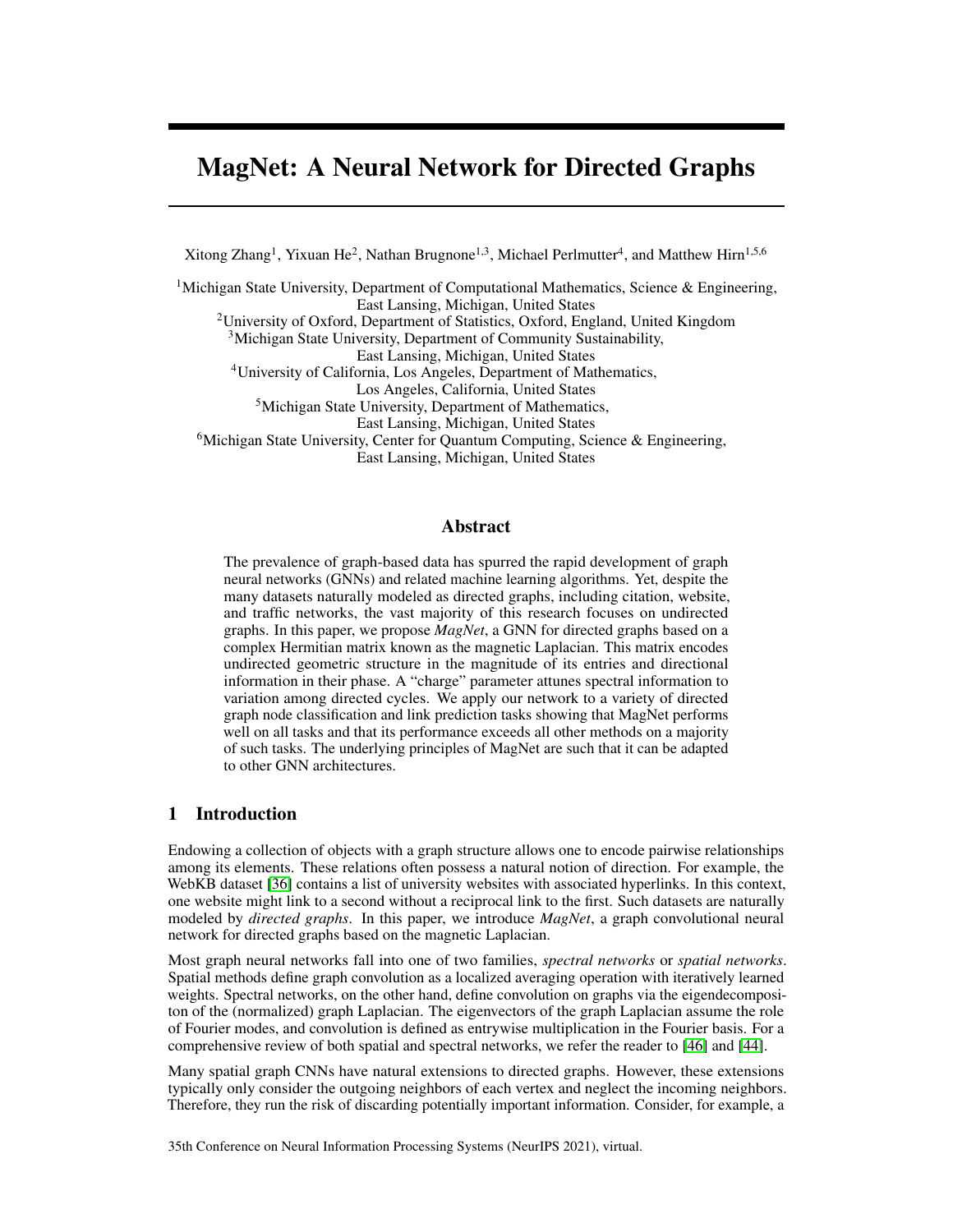directed social network such as Twitter, where the nodes are Twitter accounts and a directed edge  $(u, v) \in E$  means that account u mentions account v (using the @ functionality). To infer something about account  $v$ , there is important information to be gathered both from other accounts that  $v$ mentions, and accounts that mention v. Therefore, it is common for spatial methods to preprocess the data by symmetrizing the adjacency matrix, effectively creating an undirected graph. For example, while [\[43\]](#page-12-2) explicitly notes that their network is well-defined on directed graphs, their experiments treat all citation networks as undirected for improved performance.

Extending spectral methods to directed graphs is not straightforward since the adjacency matrix is asymmetric and, thus, there is no obvious way to define a symmetric, real-valued Laplacian with a full set of real eigenvalues that uniquely encodes any directed graph. We overcome this challenge by constructing a network based on the magnetic Laplacian  $L^{(q)}$  defined in Section [2.](#page-1-0) Unlike the directed graph Laplacians used in works such as [\[29,](#page-11-1) [33,](#page-11-2) [41,](#page-12-3) [42\]](#page-12-4), the magnetic Laplacian is not a real-valued symmetric matrix. Instead, it is a *complex-valued Hermitian* matrix that encodes the fundamentally asymmetric nature of a directed graph via the complex phase of its entries.

Since  $\mathbf{L}^{(q)}$  is Hermitian, the spectral theorem implies it has an orthonormal basis of complex eigenvectors corresponding to real eigenvalues. Moreover, Theorem [1,](#page-0-0) stated in Section [5](#page-6-0) of the supplement, shows that  $\mathbf{L}^{(q)}$  is positive semidefinite, similar to the traditional Laplacian. Setting  $q = 0$  is equivalent to symmetrizing the adjacency matrix and no importance is given to directional information. When  $q = .25$ , on the other hand, we have that  $\mathbf{L}^{(.25)}(u, v) = -\mathbf{L}^{(.25)}(v, u)$  whenever there is an edge from  $u$  to  $v$  but not from  $v$  to  $u$ . Different values of  $q$  highlight different graph motifs [\[16,](#page-10-0) [17,](#page-10-1) [20,](#page-11-3) [32\]](#page-11-4), and therefore the optimal choice of  $q$  varies. Learning the appropriate value of  $q$ from data allows MagNet to adaptively incorporate directed information. We also note that  $\mathbf{L}^{(q)}$  has been applied to graph signal processing [\[19\]](#page-11-5), community detection [\[17\]](#page-10-1), and clustering [\[10,](#page-10-2) [16,](#page-10-0) [15\]](#page-10-3).

In Section [3,](#page-3-0) we show how the networks constructed in [\[6,](#page-10-4) [13,](#page-10-5) [24\]](#page-11-6) can be adapted to directed graphs by incorporating complex Hermitian matrices, such as the magnetic Laplacian. When  $q = 0$ , we effectively recover the networks constructed in those previous works. Therefore, our work generalizes these networks in a way that is suitable for directed graphs. Our method is very general and is not tied to any particular choice of network architecture. Indeed, the main ideas of this work could be adapted to nearly any spectral graph neural network, and some spatial ones.

In Section [4,](#page-5-0) we summarize related work on directed graph neural networks as well as other papers studying the magnetic Laplacian and its applications in data science. In Section [5,](#page-6-0) we apply our network to node classification and link prediction tasks. We compare against several spectral and spatial methods as well as networks designed for directed graphs. We find that MagNet obtains the best or second-best performance on five out of six node-classification tasks and has the best performance on seven out of eight link-prediction tasks tested on real-world data, in addition to providing excellent node-classification performance on difficult synthetic data. We also provide a supplementary document with full implementation details, theoretical results concerning the magnetic Laplacian, extended examples, and further numerical details.

## <span id="page-1-0"></span>2 The magnetic Laplacian

Spectral graph theory has been remarkably successful in relating geometric characteristics of undirected graphs to properties of eigenvectors and eigenvalues of graph Laplacians and related matrices. For example, the tasks of optimal graph partitioning, sparsification, clustering, and embedding may be approximated by eigenvectors corresponding to small eigenvalues of various Laplacians (see, e.g., [\[9,](#page-10-6) [38,](#page-12-5) [2,](#page-10-7) [40,](#page-12-6) [11\]](#page-10-8)). Similarly, the graph signal processing research community leverages the full set of eigenvectors to extend the Fourier transform to these structures [\[34\]](#page-11-7). Furthermore, numerous papers [\[6,](#page-10-4) [13,](#page-10-5) [24\]](#page-11-6) have shown that this eigendecomposition can be used to define neural networks on graphs. In this section, we provide the background needed to extend these constructions to directed graphs via complex Hermitian matrices such as the magnetic Laplacian.

We let  $G = (V, E)$  be a directed graph where V is a set of N vertices and  $E \subseteq V \times V$  is a set of directed edges. If  $(u, v) \in E$ , then we say there is an edge from u to v. For the sake of simplicity, we will focus on the case where the graph is unweighted and has no self-loops, i.e.,  $(v, v) \notin E$ , but our methods have natural extensions to graphs with self-loops and/or weighted edges. If both  $(u, v) \in E$ and  $(v, u) \in E$ , then one may consider this pair of directed edges as a single undirected edge.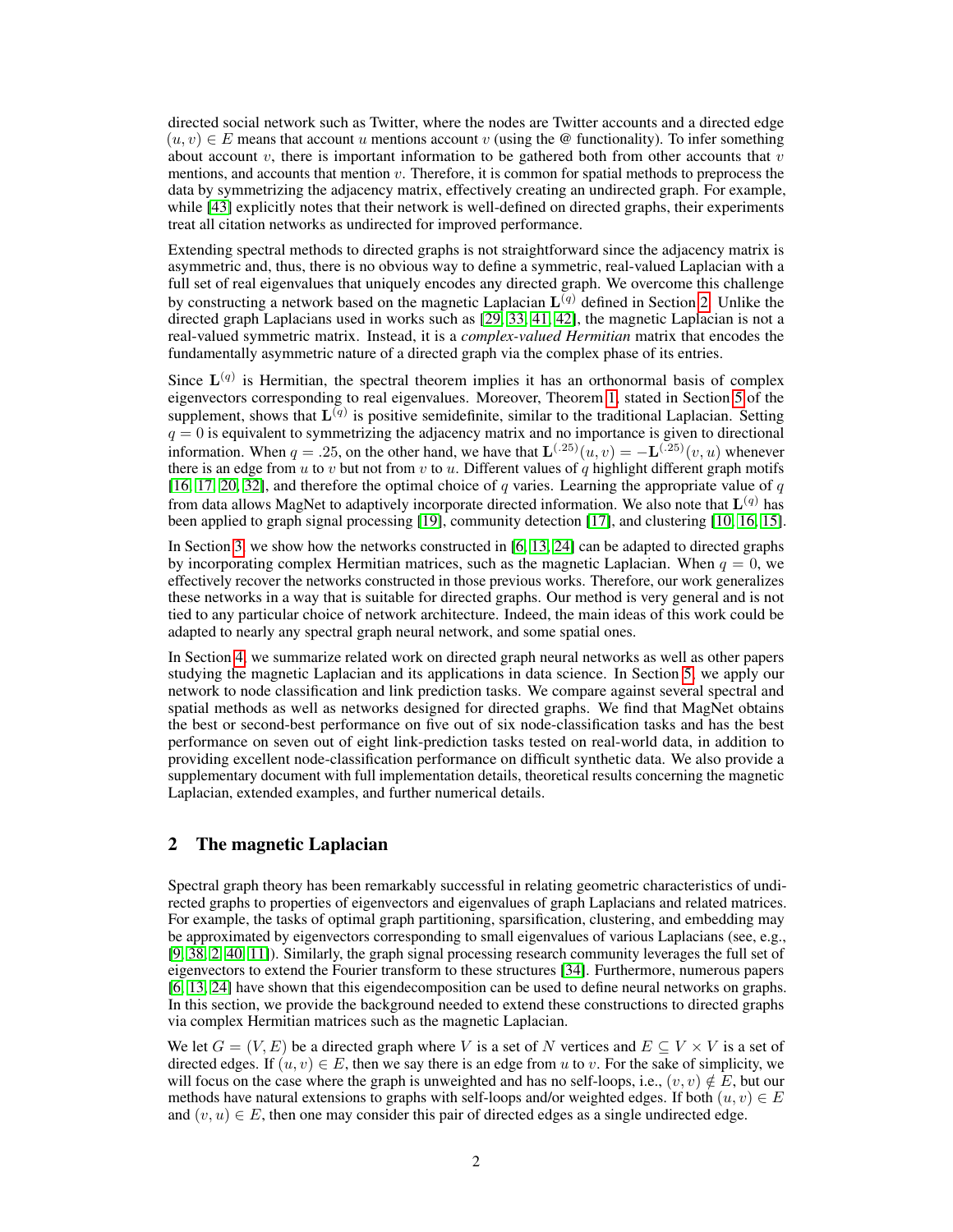A directed graph can be described by an adjacency matrix  $(\mathbf{A}(u, v))_{u,v \in V}$  where  $\mathbf{A}(u, v) = 1$  if  $(u, v) \in E$  and  $\mathbf{A}(u, v) = 0$  otherwise. Unless G is undirected, A is not symmetric, and, indeed, this is the key technical challenge in extending spectral graph neural networks to directed graphs. In the undirected case, where the adjacency matrix  $A$  is symmetric, the (unnormalized) graph Laplacian can be defined by  $L = D - A$ , where D is a diagonal degree matrix. It is well-known that L is a symmetric, positive-semidefinite matrix and therefore has an orthonormal basis of eigenvectors associated with non-negative eigenvalues. However, when A is asymmetric, direct attempts to define the Laplacian this way typically yield complex eigenvalues. This impedes the straightforward extension of classical methods of spectral graph theory and graph signal processing to directed graphs.

A key point of this paper is to represent the directed graph through a complex Hermitian matrix  $\mathcal L$  such that: (1) the magnitude of  $\mathcal L(u, v)$  indicates the presence of an edge, but not its direction; and (2) the phase of  $\mathcal{L}(u, v)$  indicates the direction of the edge, or if the edge is undirected. Such matrices have been explored in the directed graph literature (see Section [4\)](#page-5-0), but not in the context of graph neural networks. They have several advantages over their real-valued matrix counterparts. In particular, a single symmetric real-valued matrix will not uniquely represent a directed graph. Instead, one must use several matrices, as in [\[42\]](#page-12-4), but this increases the complexity of the resulting network. Alternatively, one can work with an asymmetric, real-valued matrix, such as the adjacency matrix or the random walk matrix. However, the spatial graph filters that result from such matrices are typically limited by the fact that they can only aggregate information from the vertices that can be reached in one hop from a central vertex, but ignore the equally important subset of vertices that can reach the central vertex in one hop. Complex Hermitian matrices, however, lead to filters that aggregate information from both sets of vertices. Finally, one could use a real-valued skew-symmetric matrix but such matrices do not generalize well to graphs with both directed and undirected edges.

The optimal choice of complex Hermitian matrix is an open question. Here, we utilize a parameterized family of magnetic Laplacians, which have proven to be useful in other data-driven contexts [\[17,](#page-10-1) [10,](#page-10-2) [16,](#page-10-0) [15\]](#page-10-3). We first define the symmetrized adjacency matrix and corresponding degree matrix by,

$$
\mathbf{A}_s(u,v) := \frac{1}{2}(\mathbf{A}(u,v) + \mathbf{A}(v,u)), \quad 1 \le u, v \le N, \quad \mathbf{D}_s(u,u) := \sum_{v \in V} \mathbf{A}_s(u,v), \quad 1 \le u \le N,
$$

with  $\mathbf{D}_s(u, v) = 0$  for  $u \neq v$ . We capture directional information via a phase matrix,<sup>[1](#page-2-0)</sup>  $\mathbf{\Theta}^{(q)}$ ,

$$
\mathbf{\Theta}^{(q)}(u,v) \coloneqq 2\pi q(\mathbf{A}(u,v) - \mathbf{A}(v,u)), \quad q \ge 0,
$$

where  $\exp(i\Theta^{(q)})$  is defined component-wise by  $\exp(i\Theta^{(q)})(u, v) \coloneqq \exp(i\Theta^{(q)}(u, v))$ . Letting  $\odot$ denote component-wise multiplication, we define the complex Hermitian adjacency matrix  $\mathbf{H}^{(q)}$  by

$$
\mathbf{H}^{(q)} \coloneqq \mathbf{A}_s \odot \exp(i\mathbf{\Theta}^{(q)})\,.
$$

Since  $\Theta^{(q)}$  is skew-symmetric,  $H^{(q)}$  is Hermitian. When  $q = 0$ , we have  $\Theta^{(0)} = 0$  and so  $H^{(0)} = A_s$ . This effectively corresponds to treating the graph as undirected. For  $q \neq 0$ , the phase of  $\mathbf{H}^{(q)}(u, v)$  encodes edge direction and the value  $\mathbf{H}^{(q)}(u, v)$  separates four possible cases: no edge, edge from  $u$  to  $v$ , edge from  $v$  to  $u$ , and undirected edge. If there is no edge, we will have  $H^{\bar{q}}(u, v) = 0$ . In the case of a directed edge, the Hermitian adjacency will be complex valued, and changing the direction of an edge will correspond to complex conjugation. For example, in the case where  $q = .25$ , if there is an edge from u to v but not from v to u we have

$$
\mathbf{H}^{(.25)}(u,v) = \frac{i}{2} = -\mathbf{H}^{(.25)}(v,u) .
$$

Thus, in this setting, an edge from u to v is treated as the opposite of an edge from v to u. On the other hand, if  $(u, v), (v, u) \in E$  (which can be interpreted as a single undirected edge), then  $\mathbf{H}^{(q)}(u,v) = \mathbf{H}^{(q)}(v,u) = 1$ , and we see the phase,  $\mathbf{\Theta}^{(q)}(u,v) = 0$ , encodes the lack of direction in the edge. For the rest of this paper, we will assume that  $q$  lies in between these two extreme values, i.e.,  $0 \le q \le .25$ . We define the normalized and unnormalized magnetic Laplacians by

$$
\mathbf{L}_U^{(q)} \coloneqq \mathbf{D}_s - \mathbf{H}^{(q)} = \mathbf{D}_s - \mathbf{A}_s \odot \exp(i\Theta^{(q)}), \quad \mathbf{L}_N^{(q)} \coloneqq \mathbf{I} - \left(\mathbf{D}_s^{-1/2} \mathbf{A}_s \mathbf{D}_s^{-1/2}\right) \odot \exp(i\Theta^{(q)}) \tag{1}
$$

<span id="page-2-0"></span><sup>&</sup>lt;sup>1</sup>Our definition of  $\Theta^{(q)}$  coincides with that used in [\[19\]](#page-11-5). However, another definition (differing by a minus sign) also appears in the literature. These resulting magnetic Laplacians have the same eigenvalues and the corresponding eigenvectors are complex conjugates of one another. Therefore, this difference does not affect the performance of our network since our final layer separates the real and imaginary parts before multiplying by a trainable weight matrix (see Section [3](#page-3-0) for details on the network structure).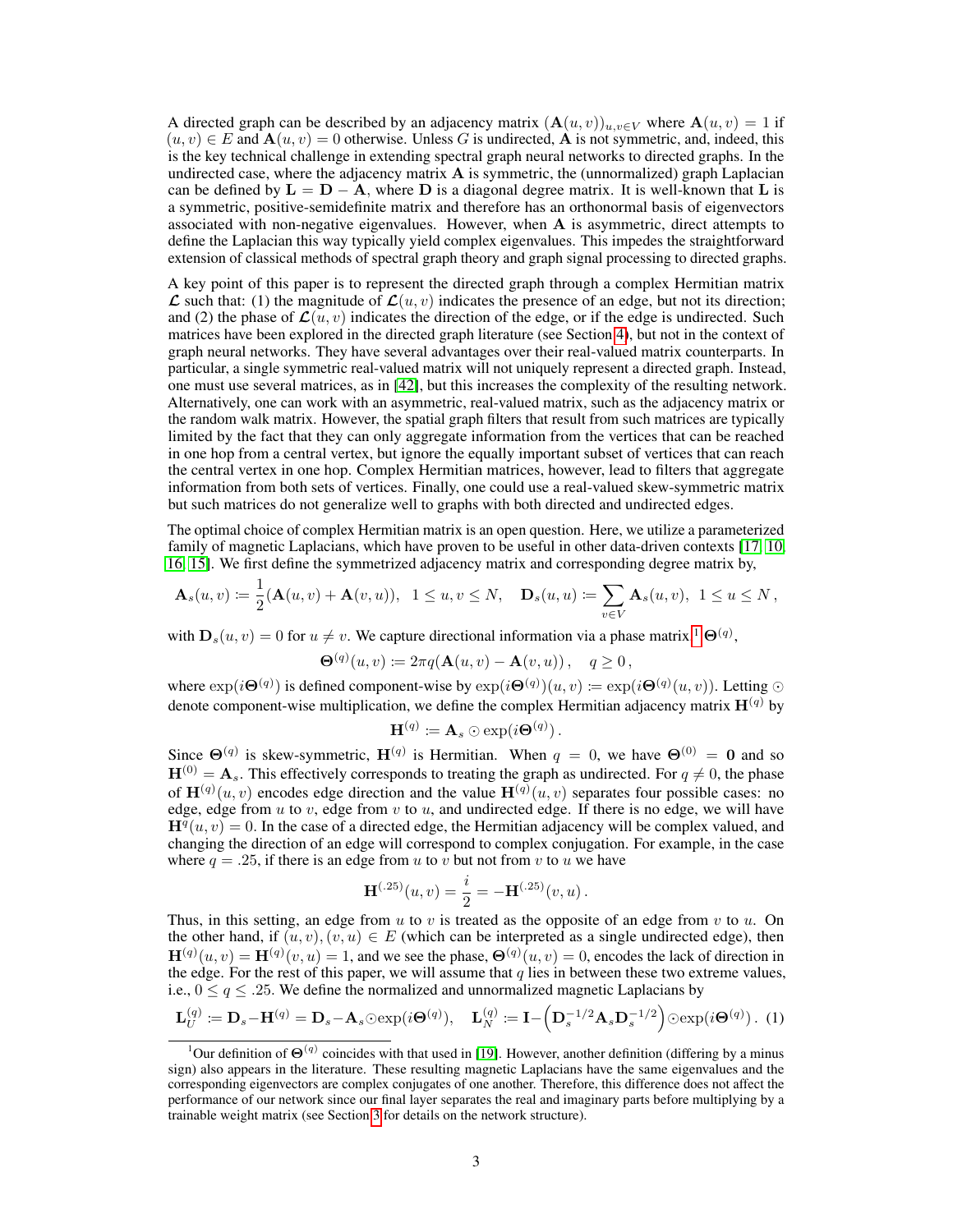Note that when G is undirected,  $\mathbf{L}_{U}^{(q)}$  $\mathbf{L}_{U}^{(q)}$  and  $\mathbf{L}_{N}^{(q)}$  reduce to the standard undirected Laplacians.

 $\mathbf{L}_{II}^{(q)}$  $U_U^{(q)}$  and  $\mathbf{L}_N^{(q)}$  are Hermitian. Theorem 1 (Section [5](#page-6-0) of the supplement) shows they are positivesemidefinite and thus are diagonalized by an orthonormal basis of complex eigenvectors  $\mathbf{u}_1, \dots, \mathbf{u}_N$ associated to real, nonnegative eigenvalues  $\lambda_1, \dots, \lambda_N$ . Similar to the traditional normalized Lapla-cian, Theorem 2 (Section [5](#page-6-0) of the supplement) shows the eigenvalues of  $\mathbf{L}_N^q$  lie in [0, 2], and we may factor  $\mathbf{L}_N^{(q)} = \mathbf{U} \mathbf{\Lambda} \mathbf{U}^{\dagger}$ , where U is the  $N \times N$  matrix whose k-th column is  $\mathbf{u}_k$ ,  $\mathbf{\Lambda}$  is the diagonal matrix with  $\Lambda(k,k) = \lambda_k$ , and U<sup>†</sup> is the conjugate transpose of U (a similar formula holds for  $\mathbf{L}_{II}^{(q)}$  $\mathbf{U}_U^{(q)}$ ). Furthermore, recall  $\mathbf{L} = \mathbf{B} \mathbf{B}^\top$ , where **B** is the signed incidence matrix. Similarly, Theorem 3 (Section [5](#page-6-0) of the supplement) shows that  $\mathbf{L}_U^{(q)} = \mathbf{B}^{(q)}(\mathbf{B}^{(q)})^{\dagger}$ , where  $\mathbf{B}^{(q)}$  is a modified incidence matrix. The magnetic Laplacian encodes geometric information in its eigenvectors and eigenvalues. In the directed star graph (Section [6](#page-9-0) of the supplement), for example, directional information is contained in the eigenvectors only, whereas the eigenvalues are invariant to the direction of the edges. On the other hand, for the directed cycle graph the magnetic Laplacian encodes the directed nature of the graph solely in its spectrum. In general, both the eigenvectors and eigenvalues may contain important information, which we leverage in MagNet.

# <span id="page-3-0"></span>3 MagNet

Most graph neural network architectures can be described as being either *spectral* or *spatial*. Spatial networks such as [\[43,](#page-12-2) [21,](#page-11-8) [1,](#page-10-9) [14\]](#page-10-10) typically extend convolution to graphs by performing a weighted average of features over neighborhoods  $\mathcal{N}(u) = \{v : (u, v) \in E\}$ . These neighborhoods are well-defined even when  $E$  is not symmetric, so spatial methods typically have natural extensions to directed graphs. However, such simplistic extensions may miss important information in the directed graph. For example, filters defined using  $\mathcal{N}(u)$  are not capable of assimilating the equally important information contained in  $\{v : (v, u) \in E\}$ . Alternatively, these methods may also use the symmetrized adjacency matrix, but they cannot learn to balance directed and undirected approaches.

In this section, we show how to extend spectral methods to directed graphs using the magnetic Laplacian introduced in Section [2.](#page-1-0) To highlight the flexibility of our approach, we show how three spectral graph neural network architectures can be adapted to incorporate the magnetic Laplacian. Our approach is very general, and so for most of this section, we will perform our analysis for a general complex Hermitian, positive semidefinite matrix. However, we view the magnetic Laplacian as our primary object of interest (and use it in all of our experiments in Section [5\)](#page-6-0) because of the large body of literature studying its spectral properties and applying it to data science (see Section [4\)](#page-5-0).

## 3.1 Spectral convolution via the magnetic Laplacian

In this section, we let  $\mathcal L$  denote a Hermitian, positive semidefinite matrix, such as the normalized or unnormalized magnetic Laplacian introduced in Section [2,](#page-1-0) on a directed graph  $G = (V, E), |V| = N$ . We let  $\mathbf{u}_1 \dots, \mathbf{u}_N$  be an orthonormal basis of eigenvectors for  $\mathcal{L}$  and let U be the  $N \times N$  matrix whose k-th column is  $\mathbf{u}_k$ . We define the directed graph Fourier transform for a signal  $\mathbf{x}: V \to \mathbb{C}$  by  $\hat{\mathbf{x}} = \mathbf{U}^{\dagger} \mathbf{x}$ , so that  $\hat{\mathbf{x}}(k) = \langle \mathbf{x}, \mathbf{u}_k \rangle$ . We regard the eigenvectors  $\mathbf{u}_1, \dots, \mathbf{u}_N$  as the generalizations of discrete Fourier modes to directed graphs. Since U is unitary, we have the Fourier inversion formula

<span id="page-3-1"></span>
$$
\mathbf{x} = \mathbf{U}\hat{\mathbf{x}} = \sum_{k=1}^{N} \hat{\mathbf{x}}(k)\mathbf{u}_k.
$$
 (2)

In Euclidean space, convolution corresponds to pointwise multiplication in the Fourier basis. Thus, we define the convolution of x with a filter y in the Fourier domain by  $\widehat{\mathbf{y}*\mathbf{x}}(k) = \widehat{\mathbf{y}}(k)\widehat{\mathbf{x}}(k)$ . By [\(2\)](#page-3-1), this implies  $y * x = \text{UDiag}(\hat{y})\hat{x} = (\text{UDiag}(\hat{y})\text{U}^{\dagger})x$ , and so we say Y is a convolution matrix if

<span id="page-3-2"></span>
$$
\mathbf{Y} = \mathbf{U} \Sigma \mathbf{U}^{\dagger},\tag{3}
$$

for a diagonal matrix  $\Sigma$ . This is the natural generalization of the class of convolutions used in [\[6\]](#page-10-4).

Next, following [\[13\]](#page-10-5) (see also [\[22\]](#page-11-9)), we show that a spectral network can be implemented in the spatial domain via polynomials of  $\mathcal L$  by having  $\Sigma$  be a polynomial of  $\Lambda$  in [\(3\)](#page-3-2). This reduces the number of trainable parameters to prevent overfitting, avoids explicit diagonalization of the matrix  $\mathcal{L}$ ,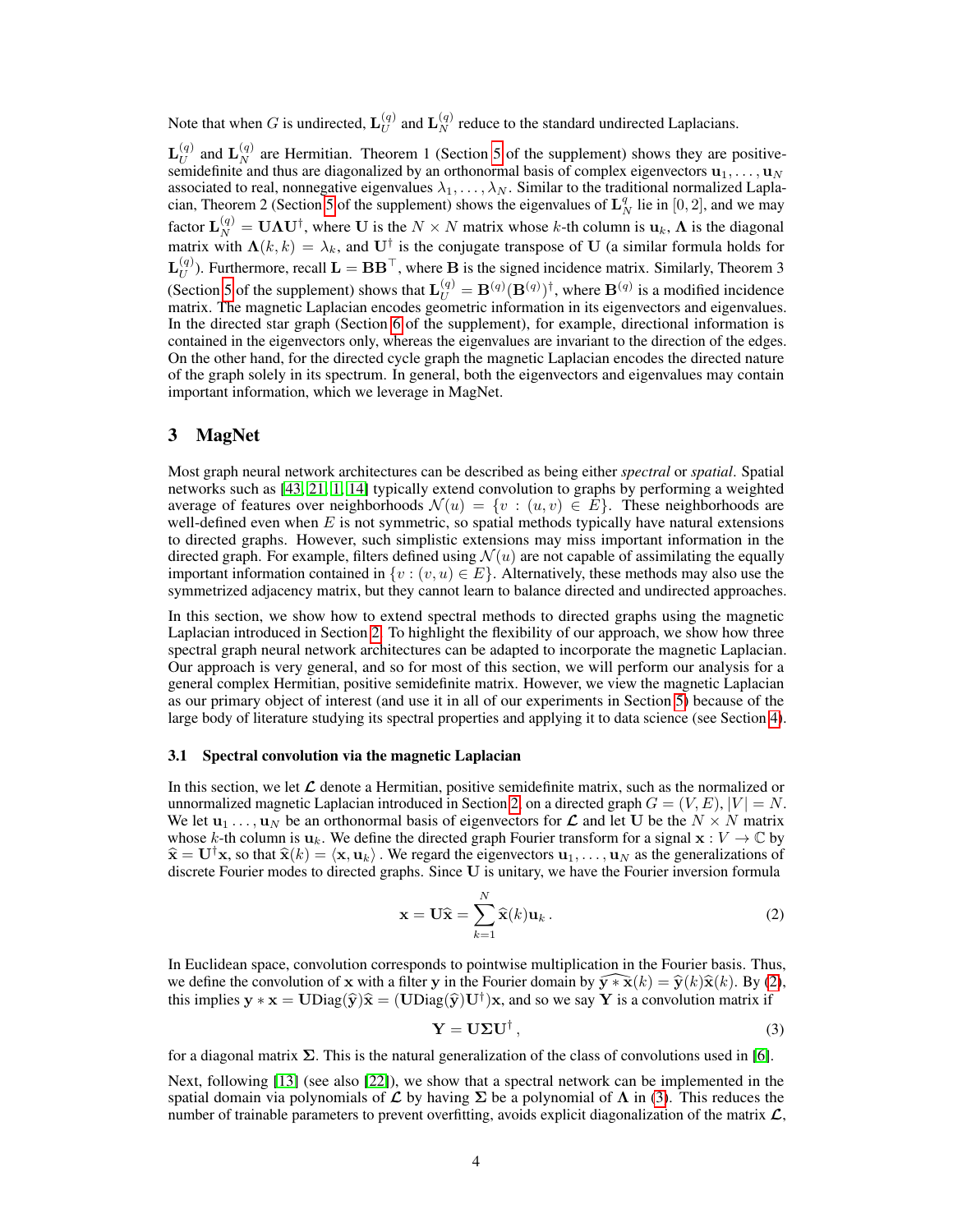(which is expensive for large graphs), and improves stability to perturbations [\[27\]](#page-11-10). As in [\[13\]](#page-10-5), we define a normalized eigenvalue matrix, with entries in [-1, 1], by  $\widetilde{\mathbf{\Lambda}} = \frac{2}{\lambda_{\text{max}}}\mathbf{\Lambda} - \mathbf{I}$  and assume

<span id="page-4-0"></span>
$$
\mathbf{\Sigma} = \sum_{k=0}^K \theta_k T_k(\widetilde{\mathbf{\Lambda}}),
$$

for some real-valued  $\theta_1, \ldots, \theta_k$ , where  $T_k$  is the Chebyshev polynomial defined by  $T_0(x)$  =  $1, T_1(x) = x$ , and  $T_k(x) = 2xT_{k-1}(x) + T_{k-2}(x)$  for  $k \ge 2$ . With  $(\mathbf{U}\tilde{\mathbf{\Lambda}}\mathbf{U}^{\dagger})^k = \mathbf{U}\tilde{\mathbf{\Lambda}}^k\mathbf{U}^{\dagger}$ , one has

$$
\mathbf{Yx} = \mathbf{U} \sum_{k=0}^{K} \theta_k T_k(\widetilde{\mathbf{\Lambda}}) \mathbf{U}^{\dagger} \mathbf{x} = \sum_{k=0}^{K} \theta_k T_k(\widetilde{\mathbf{\mathcal{L}}}) \mathbf{x},
$$
\n(4)

where, analogous to  $\widetilde{\Lambda}$ , we define  $\widetilde{\mathcal{L}} := \frac{2}{\lambda_{\text{max}}}\mathcal{L} - I$ . It is important to note that, due to the complex Hermitian structure of  $\hat{\mathcal{L}}$ , the value  $\mathbf{Y}\mathbf{x}(u)$  aggregates information both from the values of x on  $\mathcal{N}_k(u)$ , the k-hop neighborhood of u, and the values of x on  $\{v : \text{dist}(v, u) \leq k\}$ , which consists of those of vertices that can reach  $u$  in  $k$ -hops. While in an undirected graph these two sets of vertices are the same, that is not the case for general directed graphs. Furthermore, due to the difference in phase between an edge  $(u, v)$  and an edge  $(v, u)$ , the filter matrix Y is also capable of aggregating information from these two sets in different ways. This capability is in contrast to any single, symmetric, real-valued matrix, as well as any matrix that encodes just  $\mathcal{N}(u)$ .

To obtain a network similar to [\[24\]](#page-11-6), we set  $K = 1$ , assume that  $\mathcal{L} = \mathbf{L}_N^{(q)}$ , using  $\lambda_{\max} \le 2$  make the approximation  $\lambda_{\text{max}} \approx 2$ , and set  $\theta_1 = -\theta_0$ . With this, we obtain

$$
\mathbf{Yx} = \theta_0(\mathbf{I} + (\mathbf{D}_s^{-1/2} \mathbf{A}_s \mathbf{D}_s^{-1/2}) \odot \exp(i\mathbf{\Theta}^{(q)}))\mathbf{x}.
$$

As in [\[24\]](#page-11-6), we substitute  $\mathbf{I} + (\mathbf{D}_s^{-1/2} \mathbf{A}_s \mathbf{D}_s^{-1/2}) \odot \exp(i\mathbf{\Theta}^{(q)}) \rightarrow \widetilde{\mathbf{D}}_s^{-1/2} \widetilde{\mathbf{A}}_s \widetilde{\mathbf{D}}_s^{-1/2} \odot \exp(i\mathbf{\Theta}^{(q)})$ This renormalization helps avoid instabilities arising from vanishing/exploding gradients and yields

<span id="page-4-1"></span>
$$
\mathbf{Yx} = \theta_0 \widetilde{\mathbf{D}}_s^{-1/2} \widetilde{\mathbf{A}}_s \widetilde{\mathbf{D}}_s^{-1/2} \odot \exp(i\Theta^{(q)}), \qquad (5)
$$

where  $\mathbf{A}_s = \mathbf{A}_s + \mathbf{I}$  and  $\mathbf{D}_s(i, i) = \sum_j \mathbf{A}_s(i, j)$ .

In theory, the matrix  $\exp(i\Theta^{(q)})$  is dense. However, in practice, one only needs to compute a small fraction of its entries. In most real-world datasets, the symmetrized adjacency matrix will be sparse. Since the Hermitian adjacency matrix is constructed via pointwise multiplication between the symmetrized adjacency matrix and the phase matrix, it is only necessary to compute the phase matrix for entries  $(u, v)$  where  $\mathbf{A}_s(u, v) \neq 0$ . Thus, the efficiency of the proposed algorithm is comparable to standard GCN algorithms, and can leverage any existing developments such as [\[18\]](#page-11-11) that increase efficiency of standard GCNs (although the computational complexity our method does differ by a factor of four because of the computational complexity of complex-valued multiplication).

## 3.2 The MagNet architecture

Let L be the number of convolution layers in our network, and let  $X^{(0)}$  be an  $N \times F_0$  input feature matrix with columns  $x_1^{(0)}, \ldots x_{F_0}^{(0)}$  $F_0^{(0)}$ . Since our filters are complex, we use a complex version of ReLU defined by  $\sigma(z) = z$ , if  $-\pi/2 \le \arg(z) < \pi/2$ , and  $\sigma(z) = 0$  otherwise (where  $\arg(z)$  is the complex argument of  $z \in \mathbb{C}$ ). Let  $F_\ell$  be the number of channels in layer  $\ell$ , and for  $1 \leq \ell \leq L$ ,  $1 \le i \le F_{\ell-1}$ , and  $1 \le j \le F_{\ell}$ , we let  $\mathbf{Y}_{ij}^{(\ell)}$  be a convolution matrix defined in the sense of either [\(3\)](#page-3-2), [\(4\)](#page-4-0), or [\(5\)](#page-4-1). Define the  $\ell^{\text{th}}$  layer feature matrix  $\mathbf{X}^{(\ell)}$  with columns  $\mathbf{x}_1^{(\ell)}, \dots \mathbf{x}_{F_\ell}^{(\ell)}$  $\frac{f^{(\ell)}}{F_{\ell}}$  as:

<span id="page-4-2"></span>
$$
\mathbf{x}_{j}^{(\ell)} = \sigma \left( \sum_{i=1}^{F_{\ell-1}} \mathbf{Y}_{ij}^{(\ell)} \mathbf{x}_{i}^{(\ell-1)} + \mathbf{b}_{j}^{(\ell)} \right), \qquad (6)
$$

with  $\mathbf{b}_{j}^{(\ell)}(v) = b_{j}^{(\ell)}$  and  $\text{real}(b_{j}^{(\ell)}) = \text{imag}(b_{j}^{(\ell)})$ . In matrix form we write  $\mathbf{X}^{(\ell)} = \mathbf{Z}^{(\ell)} (\mathbf{X}^{(\ell-1)})$ , where  $\mathbf{Z}^{(\ell)}$  is a hidden layer of the form [\(6\)](#page-4-2). In the numerical experiments reported in Section [5,](#page-6-0) we utilize formulation [\(4\)](#page-4-0) with  $\mathcal{L} = \mathbf{L}_N^{(q)}$ . In most cases we set  $K = 1$ , for which

$$
\mathbf{X}^{(\ell)} = \sigma\left(\mathbf{X}^{(\ell-1)}\mathbf{W}_\textrm{self}^{(\ell)} + \widetilde{\mathbf{L}}_N^{(q)}\mathbf{X}^{(\ell-1)}\mathbf{W}_\textrm{neigh}^{(\ell)} + \mathbf{B}^{(\ell)}\right)\,,
$$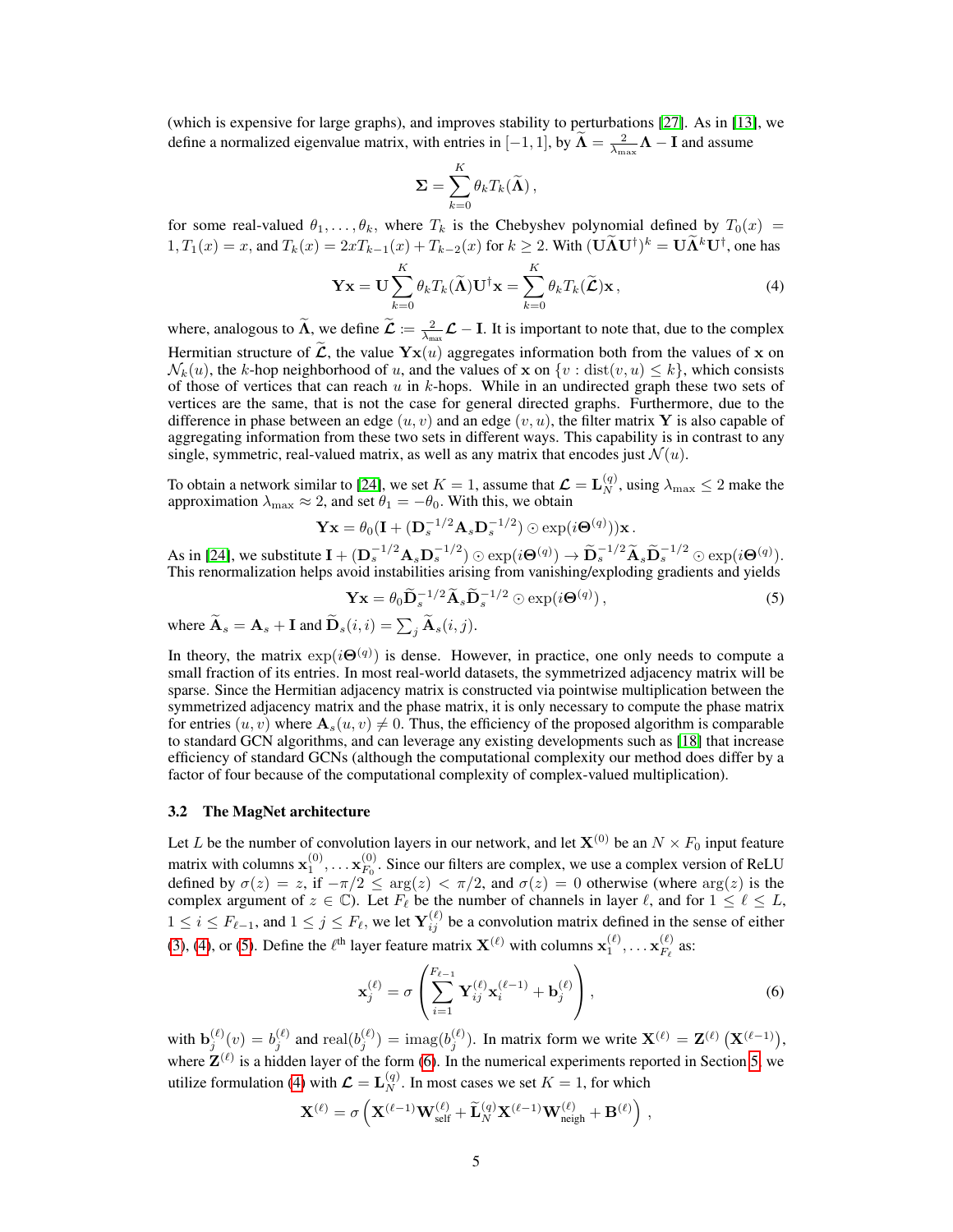<span id="page-5-1"></span>

Figure 1: MagNet ( $L = 2$ ) applied to node classification.

where  $\mathbf{W}^{(\ell)}_{\rm self}$  and  $\mathbf{W}^{(\ell)}_{\rm neigh}$  are learned weight matrices corresponding to the filter weights in [\(4\)](#page-4-0), and  $\mathbf{B}^{(\ell)}(v, \cdot) = (b_1^{(\ell)}, \dots, b_{F_\ell}^{(\ell)})$  for each  $v \in V$ .

After the convolutional layers, we unwind the complex  $N \times F_L$  matrix  $\mathbf{X}^{(L)}$  into a real-valued  $N \times 2F_L$  matrix, apply a linear layer, consisting of right-multiplication by a  $2F_L \times n_c$  weight matrix  $W^{(L+1)}$  (where  $n_c$  is the number of classes) and apply softmax. In our experiments, we set  $L = 2$  or 3. When  $L = 2$ , our network applied to node classification, as illustrated in Figure [1,](#page-5-1) is given by

softmax(unwind( $\mathbf{Z}^{(2)}(\mathbf{Z}^{(1)}(\mathbf{X}^{(0)})))\mathbf{W}^{(3)}$ ).

For link-prediction, we apply the same method through the unwind layer, and then concatenate the rows corresponding to pairs of nodes to obtain the edge features.

# <span id="page-5-0"></span>4 Related work

In Section [4.1,](#page-5-2) we describe other graph neural networks designed specifically for directed graphs. Notably, none of these methods encode directionality with complex numbers, instead opting for realvalued, symmetric matrices. In Section [4.2,](#page-6-1) we review other work studying the magnetic Laplacian which has been studied for several decades and lately has garnered interest in the network science and graph signal processing communities. However, to the best of our knowledge, this is the first work to use it to construct a graph neural network. We also note there are numerous approaches to graph signal processing on directed graphs. Many of these rely on a natural analog of Fourier modes. These Fourier modes are typically defined through either a factorization of a graph shift operator or by solving an optimization problem. For further review, we refer the reader to [\[30\]](#page-11-12).

## <span id="page-5-2"></span>4.1 Neural networks for directed graphs

In [\[29\]](#page-11-1), the authors construct a directed Laplacian, via identities involving the random walk matrix and its stationary distribution  $\Pi$ . When G is undirected, one can use the fact that  $\Pi$  is proportional to the degree vector to verify this directed Laplacian reduces to the standard normalized graph Laplacian. However, this method requires  $G$  to be strongly connected, unlike MagNet. The authors of [\[42\]](#page-12-4) use a first-order proximity matrix  $A_F$  (equivalent to  $A_s$  here), as well as two second-order proximity matrices  $A_{S_{in}}$  and  $A_{S_{out}}$ .  $A_{S_{in}}$  is defined by  $A_{S_{in}}(u, v) \neq 0$  if there exists a w such that  $(w, u), (w, v) \in E$ , and  $\mathbf{A}_{S_{out}}$  is defined analogously. These three matrices collectively describe and distinguish the neighborhood of each vertex and those vertices that can reach a vertex in a single hop. The authors construct three different Laplacians and use a fusion operator to share information across channels. Similarly, inspired by [\[3\]](#page-10-11), in [\[33\]](#page-11-2), the authors consider several different symmetric Laplacian matrices corresponding to a number of different graph motifs.

The method of [\[41\]](#page-12-3) builds upon the ideas of both [\[29\]](#page-11-1) and [\[42\]](#page-12-4) and considers a directed Laplacian similar to the one used in [\[29\]](#page-11-1), but with a PageRank matrix in place of the random-walk matrix. This allows for applications to graphs which are not strongly connected. Similar to [\[42\]](#page-12-4), they use higher-order receptive fields (analogous to the second-order adjacency matrices discussed above) and an inception module to share information between receptive fields of different orders. We also note [\[25\]](#page-11-13), which uses an approach based on PageRank in the spatial domain. There are also some related methods for directed graphs that are not based on the graph Laplacian, such as the directed graph embedding [\[39\]](#page-12-7), and directed message passing for molecular graphs [\[26\]](#page-11-14).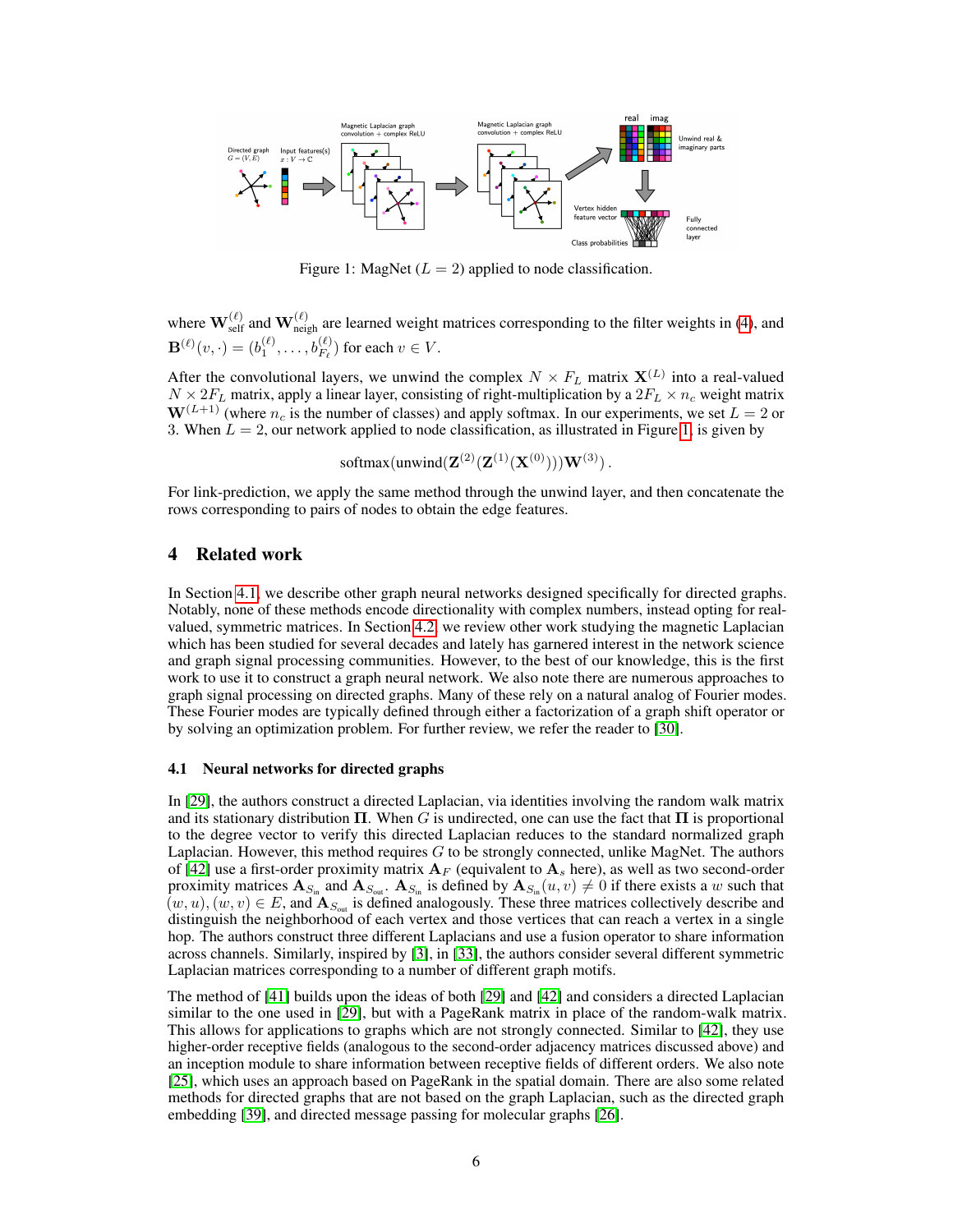#### <span id="page-6-1"></span>4.2 Related work on the magnetic Laplacian and Hermitian adjacency matrices

The magnetic Laplacian has been studied since at least [\[28\]](#page-11-15). The name originates from its interpretation as a quantum mechanical Hamiltonian of a particle under magnetic flux. Early works focused on d-regular graphs, where the eigenvectors of the magnetic Laplacian are equivalent to those of the Hermitian adjacency matrix. The authors of [\[20\]](#page-11-3), for example, show that using a complex-valued Hermitian adjacency matrix rather than the symmetrized adjacency matrix reduces the number of small, non-isomorphic cospectral graphs. Topics of current research into Hermitian adjacency matrices include clustering tasks [\[12\]](#page-10-12) and the role of the parameter  $q$  [\[32\]](#page-11-4).

The magnetic Laplacian is also the subject of ongoing research in graph signal processing [\[19\]](#page-11-5), community detection [\[17\]](#page-10-1), and clustering [\[10,](#page-10-2) [16,](#page-10-0) [15\]](#page-10-3). For example, [\[16\]](#page-10-0) uses the phase of the eigenvectors to construct eigenmap embeddings analogous to [\[2\]](#page-10-7). The role of q is highlighted in the works of  $[16, 17, 20, 32]$  $[16, 17, 20, 32]$  $[16, 17, 20, 32]$  $[16, 17, 20, 32]$  $[16, 17, 20, 32]$  $[16, 17, 20, 32]$  $[16, 17, 20, 32]$ , which show how particular choices of q may highlight various graph motifs. In our context, this indicates that  $q$  should be carefully tuned via cross-validation. Lastly, we note that numerous other directed graph Laplacians have been studied and applied to data science [\[7,](#page-10-13) [8,](#page-10-14) [35\]](#page-11-16). However, as alluded to in Section [2,](#page-1-0) these methods typically do not use complex Hermitian matrices.

## <span id="page-6-0"></span>5 Numerical experiments

#### 5.1 Datasets

#### 5.1.1 Directed Stochastic Block Model

We construct a directed stochastic block (DSBM) model as follows. First we divide N vertices into  $n_c$  equally-sized clusters  $C_1, \ldots, C_{n_c}$ . We define  $\{\alpha_{i,j}\}_{1 \leq i,j \leq n_c}$  to be a collection of probabilities,  $0 < \alpha_{i,j} \leq 1$  with  $\alpha_{i,j} = \alpha_{j,i}$ , and for an unordered pair  $u \neq v$  create an undirected edge between u and v with probability  $\alpha_{i,j}$  if  $u \in C_i$ ,  $v \in C_j$ . To turn this undirected graph into a directed graph, we define  $\{\beta_{i,j}\}_{1 \leq i,j \leq n_c}$  to be a collection of probabilities such that  $0 \leq \beta_{i,j} \leq 1$  and  $\beta_{i,j} + \beta_{j,i} = 1$ . For each undirected edge  $\{u, v\}$ , we assign that edge a direction by the rule that the edge points from u to v with probability  $\beta_{i,j}$  if  $u \in C_i$  and  $v \in C_j$ , and points from v to u otherwise. If  $\alpha_{i,j}$  is constant, then the only way to determine the clusters will be from the directional information.

In Figure [3,](#page-8-0) we plot the performance of MagNet and other methods on variations of the DSBM. In each of these, we set  $n_c = 5$  and the goal is to classify the vertices by cluster. We set  $N = 2500$ , except in Figure [3d](#page-8-0) where  $N = 500$ . In Figure [3a,](#page-8-0) we plot the performance of our model on the DSBM with  $\alpha_{i,j} := \alpha^* = .1, .08$ , and .05 for  $i \neq j$ , which varies the density of inter-cluster edges, and set  $\alpha_{i,i} = .1$ . Here we set  $\beta_{i,i} = .5$  and  $\beta_{i,j} = .05$  for  $i > j$ . This corresponds to the ordered meta-graph in Figure [2a.](#page-6-2) Figure [3b](#page-8-0) also uses the ordered meta-graph, but here we fix  $\alpha_{i,j} = .1$  for all *i*, *j*, and set  $\beta_{i,j} = \beta^*$ , for  $i > j$ , and allow  $\beta^*$  to vary from .05 to .4, which varies the net flow (related to flow imbalance in [\[23\]](#page-11-17)) from one cluster to another. The results in Figure [3c](#page-8-0) utilize a cyclic meta-graph structure as in Figure [2b](#page-6-2) (without the gray noise edges). Specifically, we set  $\alpha_{i,j} = .1$  if  $i = j$  or  $i = j \pm 1 \mod 5$ and  $\alpha_{i,j} = 0$  otherwise. We define  $\beta_{i,j} = \beta^*, \beta_{j,i} = 1 - \beta^*$  when  $j = (i - 1) \mod 5$ , and  $\beta_{i,j} = 0$  otherwise. In Figure [3d](#page-8-0) we add

<span id="page-6-2"></span>

Figure 2: Meta-graphs for the synthetic data sets.

noise to the cyclic structure of our meta-graph by setting  $\alpha_{i,j} = .1$  for all  $i, j$  and  $\beta_{i,j} = .5$  for all  $(i, j)$  connected by a gray edge in Figure [2b](#page-6-2) (keeping  $\beta_{i,j}$  the same as in Figure [3c](#page-8-0) for the blue edges).

#### 5.1.2 Real datasets

*Texas*, *Wisconsin*, and *Cornell* are WebKB datasets modeling links between websites at different universities [\[36\]](#page-11-0). We use these datasets for both link prediction and node classification with nodes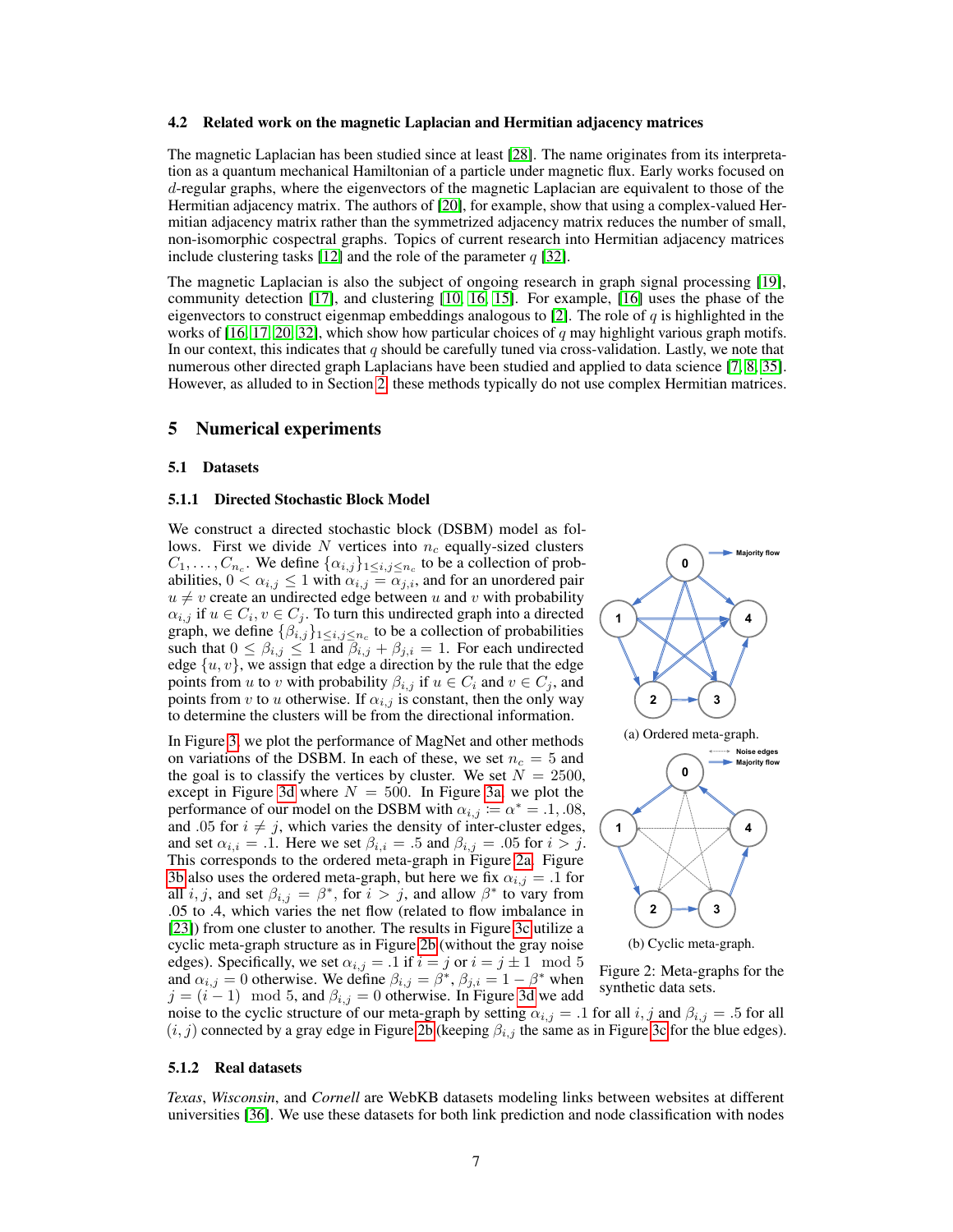labeled as student, project, course, staff, and faculty in the latter case. *Telegram* [\[5\]](#page-10-15) is a pairwise influence network between 245 Telegram channels with 8, 912 links. To the best of our knowledge, this dataset has not previously been studied in the graph neural network literature. Labels are generated from the method discussed in [\[5\]](#page-10-15), with a total of four classes. The datasets *Chameleon* and *Squirrel* [\[37\]](#page-12-8) represent links between Wikipedia pages related to chameleons and squirrels. We use these datasets for link prediction. Likewise, *WikiCS* [\[31\]](#page-11-18) is a collection of Computer Science articles, which we also use for link prediction (see the tables in Section [7](#page-0-0) of the supplement). *Cora-ML* and *CiteSeer* are popular citation networks with node labels corresponding to scientific subareas. We use the versions of these datasets provided in [\[4\]](#page-10-16). Further details are given in the supplementary material.

#### 5.2 Training and implementation details

Node classification is performed in a semi-supervised setting (i.e., access to the test data, but not the test labels, during training). For the datasets *Cornell*, *Texas*, *Wisconsin*, and *Telegram* we use a 60%/20%/20% training/validation/test split, which might be viewed as more akin to supervised learning, because of the small graph size. For *Cora-ML* and *CiteSeer*, we use the same split as [\[41\]](#page-12-3). For all of these datasets we use 10 random data splits. For the DSBM datasets, we generated 5 graphs randomly for each type and for each set of parameters, each with 10 different random node splits. We use 20% of the nodes for validation and we vary the proportion of training samples based on the classification difficulty, using 2%, 10%, and 60% of nodes per class for the ordered, cyclic, and noisy cyclic DSBM graphs, respectively, during training, and the rest for testing. Hyperpameters were selected using one of the five generated graphs, and then applied to the other four generated graphs.

In the main text, there are two types of link prediction tasks conducted for performance evaluation. The first type is to predict the edge direction of pairs of vertices u, v for which either  $(u, v) \in E$  or  $(v, u) \in E$ . The second type is existence prediction. The model is asked to predict if  $(u, v) \in E$  by considering ordered pairs of vertices  $(u, v)$ . For both types of link prediction, we removed 15% of edges for testing, 5% for validation, and use the rest of the edges for training. The connectivity was maintained during splitting. 10 splits were generated randomly for each graph and the input features are in-degree and out-degree of nodes. In the supplement, we report on two additional link prediction tasks based on a three-class classification setup:  $(u, v) \in E$ ,  $(v, u) \in E$ , or  $(u, v)$ ,  $(v, u) \notin E$ . Full details are provided in the supplementary material.

In all experiments, we used the normalized magnetic Laplacian and implement MagNet with convolution defined as in [\(4\)](#page-4-0), meaning that our network may be viewed as the magnetic Laplacian generalization of ChebNet. The setting of the hyperparameter  $q$  and other network hyperparameters is obtained by cross-validation. Since currently complex tensors are still in beta in PyTorch, we did not use them, and instead we stored any complex tensor as two real tensors (one for the real part, one for the imaginary part), and carried out complex multiplication using the standard formula:  $(a + ib)(c + id) = (ac - bd) + i(bc + ad)$  (note, a, b, c, d can be real numbers or real matrices). We compare with multiple baselines in three categories: (i) spectral methods: ChebNet [\[13\]](#page-10-5), GCN [\[24\]](#page-11-6); (ii) spatial methods: APPNP [\[25\]](#page-11-13), SAGE [\[21\]](#page-11-8), GIN [\[45\]](#page-12-9), GAT [\[43\]](#page-12-2); and (iii) methods designed for directed graphs: DGCN [\[42\]](#page-12-4), and two variants of [\[41\]](#page-12-3), a basic version (DiGraph) and a version with higher order inception blocks (DiGraphIB). All baselines in the experiments have two graph convolutional layers, except for the node classification on the DSBM using the cyclic meta-graphs (Figures [3c, 3d,](#page-8-0) and [2b\)](#page-6-2) for which we also tested three layers during the hyperparameter search. For ChebNet, we use the symmetrized adjacency matrix. For the spatial networks we apply both the symmetrized and asymmmetric adjacency matrix for node classification. The results reported are the better of the two results. The supplement provides full details, as well as results for two other types of baselines: (i) BiGCN, BiSAGE, BiGAT which are obtained by applying GCN, SAGE, GAT on both the original adjacency matrix and the transposed adjacency matrix; and (ii) a  $k$ -nearest neighbors classifier based on the eigenvector with the smallest eigenvalue of the magnetic Laplacian [\[17\]](#page-10-1).

#### 5.3 Results

We see that MagNet performs well across all tasks. As indicated in Table [1,](#page-8-1) our cross-validation procedure selects q = 0 for node classification on the citation networks *Cora-ML* and *CiteSeer*. This means we achieved the best performance when regarding directional information as noise, suggesting symmetrization-based methods are appropriate in the context of node classification on citation networks. This matches our intuition. For example, in *Cora-ML*, the task is to classify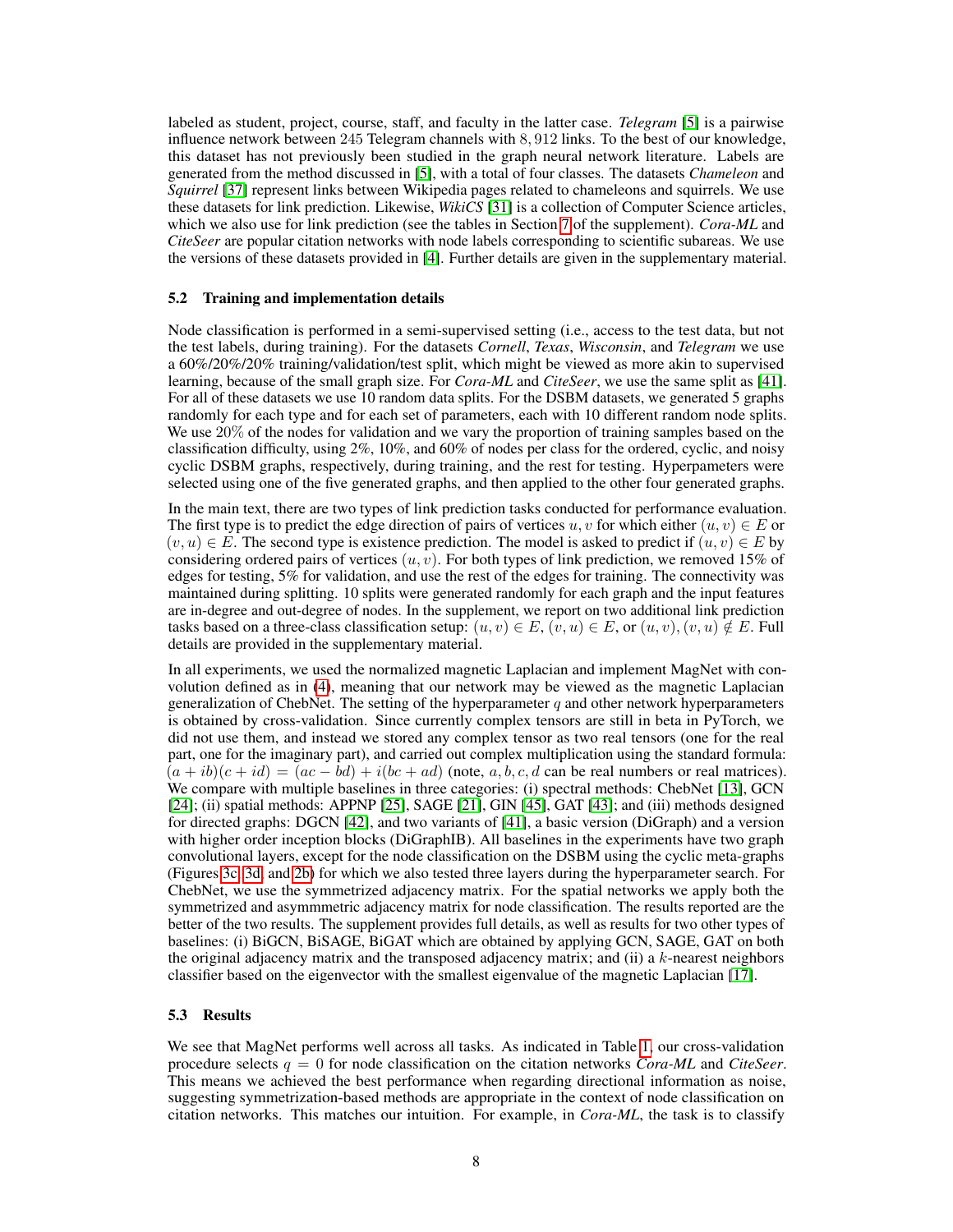| <b>Type</b> | Method                                                             | Cornell                                                      | Texas                                                            |                                                                                                                                              |                                              |     | Wisconsin Cora-ML CiteSeer Telegram Score                                                                                        |                                 |
|-------------|--------------------------------------------------------------------|--------------------------------------------------------------|------------------------------------------------------------------|----------------------------------------------------------------------------------------------------------------------------------------------|----------------------------------------------|-----|----------------------------------------------------------------------------------------------------------------------------------|---------------------------------|
| Spectral    | ChebNet<br><b>GCN</b>                                              | $79.8 + 5.0$<br>$59.0 \pm 6.4$                               | $79.2 \pm 7.5$<br>$58.7 + 3.8$                                   |                                                                                                                                              |                                              |     | 81.6 $\pm$ 6.3 80.0 $\pm$ 1.8 66.7 $\pm$ 1.6 70.2 $\pm$ 6.8<br>$55.9 \pm 5.4$ 82.0 $\pm$ 1.1 66.0 $\pm$ 1.5 73.4 $\pm$ 5.8 19.16 | 6.94                            |
| Spatial     | <b>APPNP</b><br><b>SAGE</b><br><b>GIN</b><br><b>GAT</b>            | $58.7 + 4.0$<br>$80.0 + 6.1$<br>$57.9 + 5.7$<br>$57.6 + 4.9$ | $57.0 + 4.8$<br>$84.3 + 5.5$<br>$65.2 \pm 6.5$<br>$61.1 \pm 5.0$ | $51.8 \pm 7.4$ 82.6 $\pm$ 1.4 66.9 $\pm$ 1.8 67.3 $\pm$ 3.0<br>83.1 $\pm$ 4.8 82.3 $\pm$ 1.2 66.0 $\pm$ 1.5 66.4 $\pm$ 6.4<br>$58.2 + 5.1$   | $78.1 \pm 2.0$ 63.3 $\pm 2.5$ 86.4 $\pm 4.3$ |     | 54.1 $\pm$ 4.2 81.9 $\pm$ 1.0 67.3 $\pm$ 1.3 72.6 $\pm$ 7.5                                                                      | 18.75<br>5.76<br>16.53<br>16.39 |
| Directed    | <b>DGCN</b><br>Digraph<br>DiGraphIB $64.4 \pm 9.0$ $64.9 \pm 13.7$ |                                                              | $67.3 + 4.3$ $71.7 + 7.4$<br>$66.8 \pm 6.2$ $64.9 \pm 8.1$       | $65.5 \pm 4.7$ 81.3 $\pm$ 1.4 66.3 $\pm$ 2.0 90.4 $\pm$ 5.6<br>59.6 $\pm$ 3.8 79.4 $\pm$ 1.8 62.6 $\pm$ 2.2 82.0 $\pm$ 3.1<br>$64.1 \pm 7.0$ |                                              |     | $79.3 \pm 1.2$ 61.1 $\pm$ 1.7 64.1 $\pm$ 7.0                                                                                     | 8.55<br>15.70<br>16.36          |
| This paper  | MagNet                                                             | $84.3 \pm 7.0$                                               | $83.3 \pm 6.1$                                                   | 85.7 $\pm$ 3.2 79.8 $\pm$ 2.5 67.5 $\pm$ 1.8 87.6 $\pm$ 2.9                                                                                  |                                              |     |                                                                                                                                  | 1.10                            |
|             | Best $q$                                                           | 0.25                                                         | 0.15                                                             | 0.05                                                                                                                                         | 0.0                                          | 0.0 | 0.15                                                                                                                             |                                 |

<span id="page-8-1"></span>Table 1: Node classification accuracy (%). The best results are in **bold** and the second are <u>underlined</u>.

<span id="page-8-0"></span>

(a) Ordered DSBM with (b) Ordered DSBM with (c) Cyclic DSBM with vary-(d) Noisy Cyclic DSBM varying edge density. varying net flow. ing net flow. with varying net flow.

Figure 3: Node classification accuracy. Error bars are one standard error. MagNet is bold red.

research papers by scientific subarea. If the topic of a given paper is "machine learning," then it is likely to both cite and be cited by other machine learning papers. For all other datasets, we find the optimal value of  $q$  is nonzero, indicating that directional information is important. Our network exhibits the best performance on three out of six of these datasets and is a close second on *Texas* and *Telegram*. We also achieve an at least four percentage point improvement over both ChebNet and GCN on the four data sets for which  $q > 0$ . These networks are similar to ours but with the classical graph Laplacian. This isolates the effects of the magnetic Laplacian and shows that it is a valuable tool for encoding directional information. MagNet also compares favorably to non-spectral methods on the WebKB networks (*Cornell*, *Texas*, *Wisconsin*). Indeed, MagNet obtains a ∼ 4% improvement on *Cornell* and a ∼ 2.5% improvement on *Wisconsin*, while on *Texas* it has the second best accuracy, close behind SAGE. We also see the other directed methods have relatively poor performance on the WebKB networks, perhaps since these graphs are fairly small and have very few training samples. To make this analysis more quantitative, we computed the absolute difference of the classification accuracy of each method from the classification accuracy of the top performing method (in percentage points) on each data set, and averaged over the six data sets. In this context, lower scores are better, and a method with a score of zero indicates the method is the top performing method on each data set. As reported in Table [1,](#page-8-1) MagNet achieved a best score of 1.1 percent.

On the DSBM datasets, as illustrated in Figure [3](#page-8-0) (see also the tables in Section [7](#page-0-0) of the supplement), we see that MagNet generally performs quite well and is the best performing network in the vast majority of cases (for full details, see Section [7](#page-0-0) of the supplement). The networks DGCN and DiGraphIB rely on second order proximity matrices. As demonstrated in Figure [3c,](#page-8-0) these methods are well suited for networks with a cyclic meta-graph structure since nodes in the same cluster are likely to have common neighbors. MagNet, on the other hand, does not use second-order proximity, but can still learn the clusters by stacking multiple layers together. This improves MagNet's ability to adapt to directed graphs with different underlying topologies. This is illustrated in Figure [3d](#page-8-0) where the network has an approximately cyclic meta-graph structure. In this setting, MagNet continues to perform well, but the performance of DGCN and DiGraphIB deteriorate significantly. Interestingly, MagNet performs well on the DSBM cyclic meta-graph (Figure [3c\)](#page-8-0) with  $q \approx .1$ , whereas  $q \ge .2$  is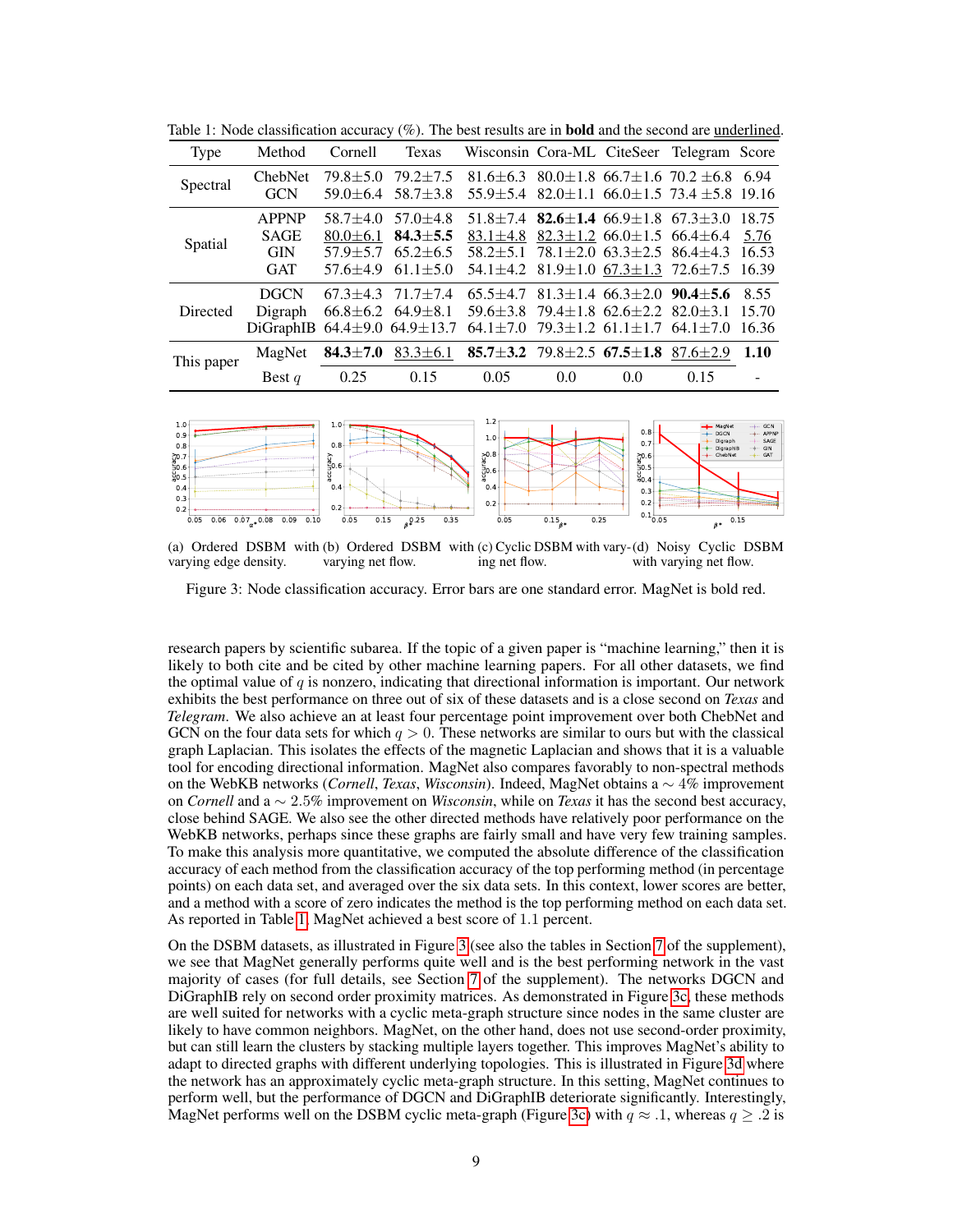|                       | Direction prediction           |                                                                                  |                |                                              | Existence prediction                         |                                                                                            |                                                      |      |
|-----------------------|--------------------------------|----------------------------------------------------------------------------------|----------------|----------------------------------------------|----------------------------------------------|--------------------------------------------------------------------------------------------|------------------------------------------------------|------|
|                       | Cornell                        | Wisconsin Cora-ML CiteSeer                                                       |                |                                              | Cornell                                      | Wisconsin Cora-ML CiteSeer                                                                 |                                                      |      |
| ChebNet<br><b>GCN</b> | $71.0 \pm 5.5$<br>$56.2 + 8.7$ | $67.5\pm4.5$ $72.7\pm1.5$ $68.0\pm1.6$ $80.1\pm2.3$ $82.5\pm1.9$<br>$71.0 + 4.0$ |                | $79.8 \pm 1.1$ 68.9 $\pm 2.8$ 75.1 $\pm 1.4$ |                                              | $75.1 \pm 1.9$                                                                             | $80.0+0.6$ 77.4+0.4<br>$81.6 \pm 0.5$ 76.9 $\pm 0.5$ |      |
| <b>APPNP</b>          | $69.5 + 9.0$                   | $75.1 + 3.5$                                                                     |                |                                              |                                              | 83.7 $\pm$ 0.7 77.9 $\pm$ 1.6 74.9 $\pm$ 1.5 75.7 $\pm$ 2.2                                | $82.5 \pm 0.6$ 78.6 $\pm 0.7$                        |      |
| <b>SAGE</b>           | $75.2 + 11.0$                  | $72.0 \pm 3.5$                                                                   |                |                                              | $68.2 \pm 0.8$ $68.7 \pm 1.5$ $79.8 \pm 2.4$ | 77.3±2.9                                                                                   | $75.0 + 0.0$ $74.1 + 1.0$                            |      |
| <b>GIN</b>            | $69.3 \pm 6.0$                 | $74.8 + 3.7$                                                                     |                | $83.2 \pm 0.9$ 76.3 $\pm$ 1.4 74.5 $\pm$ 2.1 |                                              | $76.2 \pm 1.9$                                                                             | $82.5 \pm 0.7$ 77.9 $\pm 0.7$                        |      |
| <b>GAT</b>            | $67.9 \pm 11.1$                | $53.2 + 2.6$                                                                     |                |                                              | $50.0+0.1$ $50.6+0.5$ $77.9+3.2$             | 74.6±0.0                                                                                   | $75.0+0.0$ $75.0+0.0$                                |      |
| <b>DGCN</b>           | $80.7 \pm 6.3$                 |                                                                                  |                |                                              |                                              | $74.5\pm7.2$ $79.6\pm1.5$ $78.5\pm2.3$ $80.0\pm3.9$ $82.8\pm2.0$ $82.1\pm0.5$ $81.2\pm0.4$ |                                                      |      |
| DiGraph               | $79.3 \pm 1.9$                 | $82.3 \pm 4.9$                                                                   |                |                                              |                                              | $80.8 \pm 1.1$ $81.0 \pm 1.1$ $80.6 \pm 2.5$ $82.8 \pm 2.6$                                | $81.8 \pm 0.5$ 82.2 $\pm$ 0.6                        |      |
| DiGraphIB             | $79.8 \pm 4.8$                 | $82.0 + 4.9$                                                                     | $83.4 \pm 1.1$ |                                              | $82.5 \pm 1.3$ $80.5 \pm 3.6$                | $82.4 \pm 2.2$                                                                             | $82.2 \pm 0.5$ $81.0 \pm 0.5$                        |      |
| MagNet                | $82.9 + 3.5$                   | $83.3 + 3.0$                                                                     |                |                                              |                                              | 86.5±0.7 84.8±1.2 81.1±3.3 82.8±2.2 82.7±0.7 79.9±0.6                                      |                                                      |      |
| Best $q$              | 0.20                           | 0.10                                                                             | 0.20           | 0.15                                         | 0.25                                         | 0.05                                                                                       | 0.05                                                 | 0.05 |

<span id="page-9-1"></span>Table 2: Link prediction accuracy (%). The best results are in bold and the second are underlined.

preferred for the other three DSBM tests; we leave a more in-depth investigation for future work. Further details are available in Section [8](#page-0-0) of the supplement.

For link prediction, we achieve the best performance on seven out of eight tests as shown in Table [2.](#page-9-1) We also note that Table [2](#page-9-1) reports optimal non-zero  $q$  values for each task. This indicates that incorporating directional information is important for link prediction, even on citation networks such as *Cora* and *CiteSeer*. This matches our intuition, since there is a clear difference between a paper with many citations and one with many references. More results on different datasets, and closely related tasks (including three-class classification), are provided in Section [7](#page-0-0) in the supplement.

# <span id="page-9-0"></span>6 Conclusion

We have introduced MagNet, a neural network for directed graphs based on the magnetic Laplacian. This network can be viewed as the natural extension of spectral graph convolutional networks to the directed graph setting. We demonstrate the effectiveness of our network, and the importance of incorporating directional information via a complex Hermitian matrix, for link prediction and node classification on both real and synthetic datasets. Interesting avenues of future research would be using multiple q's along different channels, exploring the role of different normalizations of the magnetic Laplacian, and incorporating the magnetic Laplacian into other network architectures.

Limitations and Ethical Considerations: Our method has natural extensions to weighted, directed graphs when all edges are directed. However, it not clear what is the best way to extend it to weighted mixed graphs (with both directed and undirected edges). Our network does not incorporate an attention mechanism and, similar to many other networks, is not scalable to large graphs in its current form (although this may be addressed in future work). All of our data is publicly available for research purposes and does not contain personally identifiable information or offensive content. The method presented here has no greater or lesser impact on society than other graph neural network algorithms.

# Acknowledgments

We would like to thank Jie Zhang who pointed out that our definition of the magnetic Laplacian differed by an entry-wise complex conjugation from the most commonly used definition in the literature. Y.H. thanks her supervisors Mihai Cucuringu and Gesine Reinert for their guidance.

This work was supported by the National Institutes of Health [grant NIGMS-R01GM135929 to M.H. and supporting X.Z, N.B.]; the University of Oxford [the Clarendon scholarship to Y.H.]; the National Science Foundation [grant DMS-1845856 to M.H.]; and the Department of Energy [grant DE-SC0021152 to M.H.].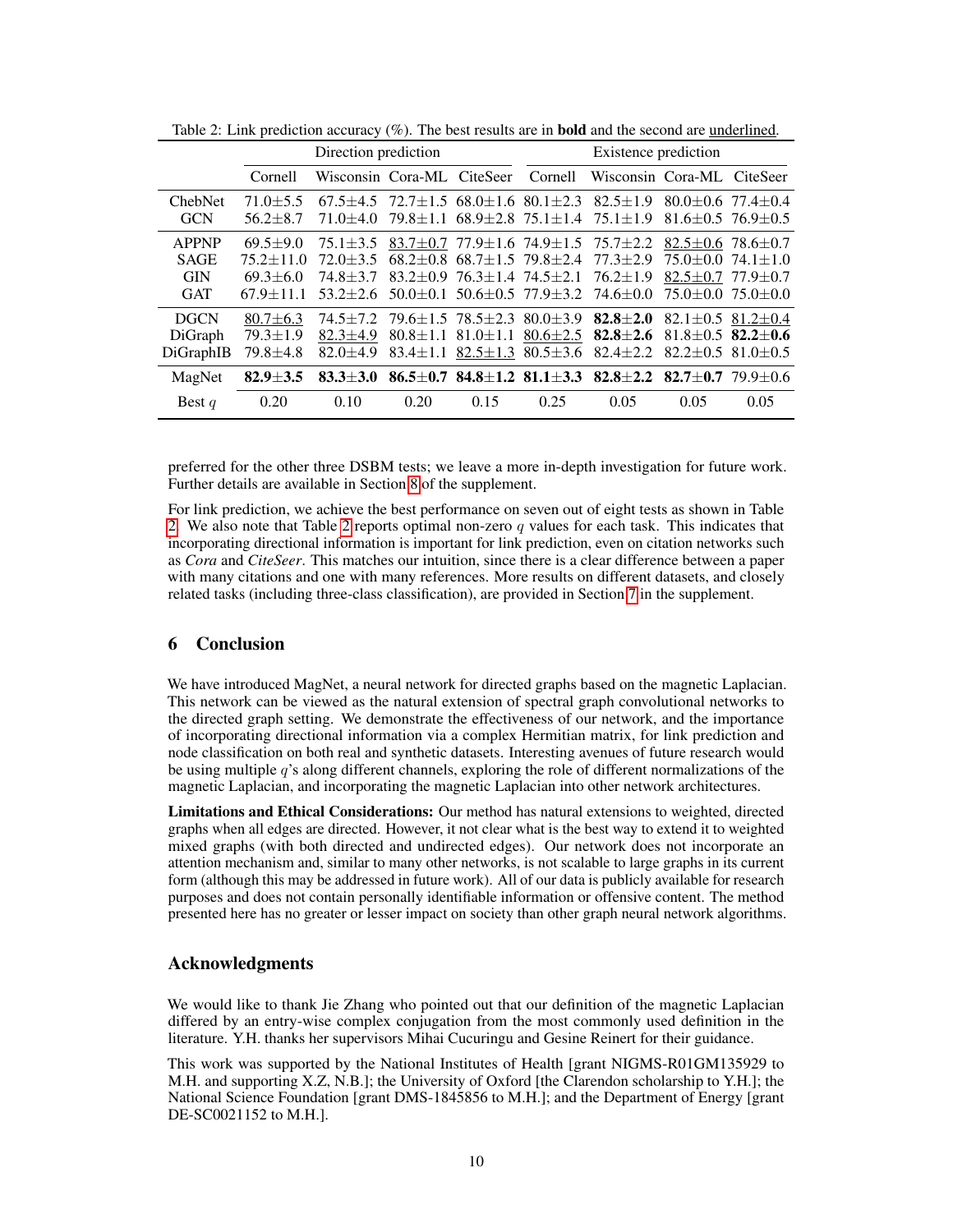## References

- <span id="page-10-9"></span>[1] James Atwood and Don Towsley. Diffusion-convolutional neural networks. In D. Lee, M. Sugiyama, U. Luxburg, I. Guyon, and R. Garnett, editors, Advances in Neural Information Processing Systems, volume 29, pages 1993–2001. Curran Associates, Inc., 2016.
- <span id="page-10-7"></span>[2] Mikhail Belkin and Partha Niyogi. Laplacian eigenmaps for dimensionality reduction and data representation. Neural computation, 15(6):1373–1396, 2003.
- <span id="page-10-11"></span>[3] Austin R Benson, David F Gleich, and Jure Leskovec. Higher-order organization of complex networks. Science, 353(6295):163–166, 2016.
- <span id="page-10-16"></span>[4] Aleksandar Bojchevski and Stephan Günnemann. Deep Gaussian embedding of graphs: Unsupervised inductive learning via ranking. In **ICLR Workshop on Representation Learning on** Graphs and Manifolds, 2017.
- <span id="page-10-15"></span>[5] Alexandre Bovet and Peter Grindrod. The activity of the far right on telegram. [https://www.researchgate.net/publication/346968575\\_The\\_Activity\\_](https://www.researchgate.net/publication/346968575_The_Activity_of_the_Far_Right_on_Telegram_v21) [of\\_the\\_Far\\_Right\\_on\\_Telegram\\_v21](https://www.researchgate.net/publication/346968575_The_Activity_of_the_Far_Right_on_Telegram_v21), 2020.
- <span id="page-10-4"></span>[6] Joan Bruna, Wojciech Zaremba, Arthur Szlam, and Yann LeCun. Spectral networks and deep locally connected networks on graphs. In International Conference on Learning Representations (ICLR), 2014.
- <span id="page-10-13"></span>[7] Fan Chung. Laplacians and the Cheeger inequality for directed graphs. Annals of Combinatorics, 9(1):1–19, 2005.
- <span id="page-10-14"></span>[8] Fan Chung and Mark Kempton. A local clustering algorithm for connection graphs. In International Workshop on Algorithms and Models for the Web-Graph, pages 26–43. Springer, 2013.
- <span id="page-10-6"></span>[9] Fan RK Chung and Fan Chung Graham. Spectral graph theory. Number 92. American Mathematical Soc., 1997.
- <span id="page-10-2"></span>[10] Alexander Cloninger. A note on markov normalized magnetic eigenmaps. Applied and Computational Harmonic Analysis, 43(2):370 – 380, 2017.
- <span id="page-10-8"></span>[11] Ronald R Coifman and Stéphane Lafon. Diffusion maps. Applied and computational harmonic analysis, 21(1):5–30, 2006.
- <span id="page-10-12"></span>[12] Mihai Cucuringu, Huan Li, He Sun, and Luca Zanetti. Hermitian matrices for clustering directed graphs: insights and applications. In International Conference on Artificial Intelligence and Statistics, pages 983–992. PMLR, 2020.
- <span id="page-10-5"></span>[13] Michaël Defferrard, Xavier Bresson, and Pierre Vandergheynst. Convolutional neural networks on graphs with fast localized spectral filtering. In Advances in Neural Information Processing Systems 29, pages 3844–3852, 2016.
- <span id="page-10-10"></span>[14] David K Duvenaud, Dougal Maclaurin, Jorge Iparraguirre, Rafael Bombarell, Timothy Hirzel, Alan Aspuru-Guzik, and Ryan P Adams. Convolutional networks on graphs for learning molecular fingerprints. In C. Cortes, N. Lawrence, D. Lee, M. Sugiyama, and R. Garnett, editors, Advances in Neural Information Processing Systems, volume 28, pages 2224–2232. Curran Associates, Inc., 2015.
- <span id="page-10-3"></span>[15] Bruno Messias F. de Resende and Luciano da F. Costa. Characterization and comparison of large directed networks through the spectra of the magnetic laplacian. Chaos: An Interdisciplinary Journal of Nonlinear Science, 30(7):073141, 2020.
- <span id="page-10-0"></span>[16] Michaël Fanuel, Carlos M. Alaíz, Ángela Fernández, and Johan A.K. Suykens. Magnetic eigenmaps for the visualization of directed networks. Applied and Computational Harmonic Analysis, 44:189–199, 2018.
- <span id="page-10-1"></span>[17] Michaël Fanuel, Carlos M Alaiz, and Johan AK Suykens. Magnetic eigenmaps for community detection in directed networks. Physical Review E, 95(2):022302, 2017.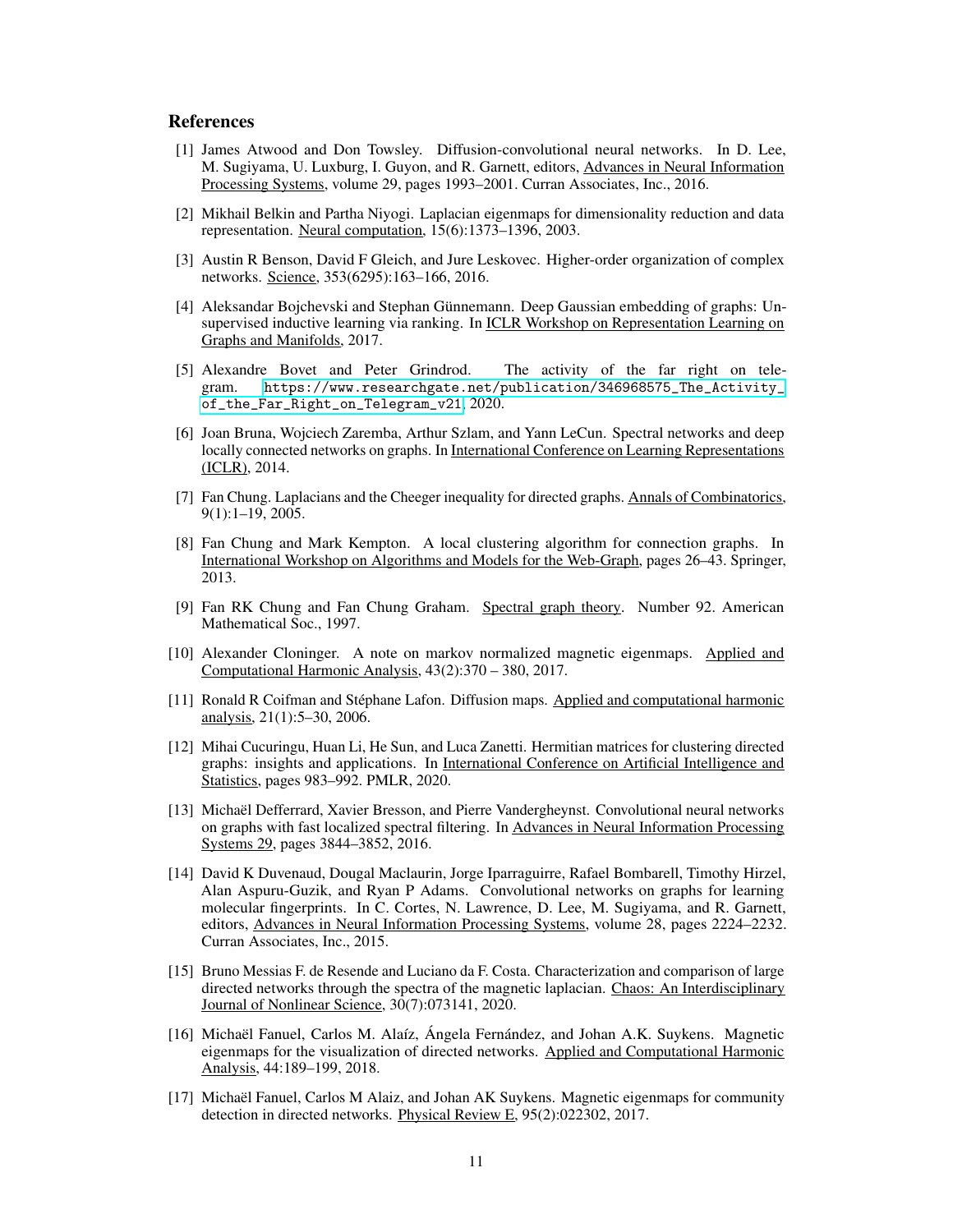- <span id="page-11-11"></span>[18] Matthias Fey, Jan E Lenssen, Frank Weichert, and Jure Leskovec. GNNAutoScale: Scalable and expressive graph neural networks via historical embeddings. In International Conference on Machine Learning (ICML), 2021.
- <span id="page-11-5"></span>[19] Satoshi Furutani, Toshiki Shibahara, Mitsuaki Akiyama, Kunio Hato, and Masaki Aida. Graph signal processing for directed graphs based on the hermitian laplacian. In Machine Learning and Knowledge Discovery in Databases, pages 447–463, 2020.
- <span id="page-11-3"></span>[20] Krystal Guo and Bojan Mohar. Hermitian adjacency matrix of digraphs and mixed graphs. Journal of Graph Theory, 85(1):217–248, 2017.
- <span id="page-11-8"></span>[21] William L. Hamilton, Rex Ying, and Jure Leskovec. Inductive representation learning on large graphs. In Proceedings of the 31st International Conference on Neural Information Processing Systems, NIPS'17, page 1025–1035, Red Hook, NY, USA, 2017. Curran Associates Inc.
- <span id="page-11-9"></span>[22] David K Hammond, Pierre Vandergheynst, and Rémi Gribonval. Wavelets on graphs via spectral graph theory. Applied and Computational Harmonic Analysis, 30(2):129–150, 2011.
- <span id="page-11-17"></span>[23] Yixuan He, Gesine Reinert, and Mihai Cucuringu. Digrac: Digraph clustering with flow imbalance. arXiv preprint arXiv:2106.05194, 2021.
- <span id="page-11-6"></span>[24] Thomas N. Kipf and Max Welling. Semi-supervised classification with graph convolutional networks. In International Conference on Learning Representations (ICLR), 2017.
- <span id="page-11-13"></span>[25] Johannes Klicpera, Aleksandar Bojchevski, and Stephan Günnemann. Predict then propagate: Graph neural networks meet personalized pagerank. In ICLR, 2019.
- <span id="page-11-14"></span>[26] Johannes Klicpera, Janek Groß, and Stephan Günnemann. Directional message passing for molecular graphs. In International Conference on Learning Representations, 2019.
- <span id="page-11-10"></span>[27] Ron Levie, Wei Huang, Lorenzo Bucci, Michael M Bronstein, and Gitta Kutyniok. Transferability of spectral graph convolutional neural networks. arXiv preprint arXiv:1907.12972, 2019.
- <span id="page-11-15"></span>[28] Elliott H Lieb and Michael Loss. Fluxes, laplacians, and kasteleyn's theorem. In Statistical Mechanics, pages 457–483. Springer, 1993.
- <span id="page-11-1"></span>[29] Yi Ma, Jianye Hao, Yaodong Yang, Han Li, Junqi Jin, and Guangyong Chen. Spectral-based graph convolutional network for directed graphs. arXiv:1907.08990, 2019.
- <span id="page-11-12"></span>[30] Antonio G Marques, Santiago Segarra, and Gonzalo Mateos. Signal processing on directed graphs: The role of edge directionality when processing and learning from network data. IEEE Signal Processing Magazine, 37(6):99–116, 2020.
- <span id="page-11-18"></span>[31] Péter Mernyei and Cătălina Cangea. Wiki-cs: A wikipedia-based benchmark for graph neural networks. arXiv preprint arXiv:2007.02901, 2020.
- <span id="page-11-4"></span>[32] Bojan Mohar. A new kind of hermitian matrices for digraphs. Linear Algebra and its Applications, 584:343–352, 2020.
- <span id="page-11-2"></span>[33] Federico Monti, Karl Otness, and Michael M. Bronstein. Motifnet: A motif-based graph convolutional network for directed graphs. In 2018 IEEE Data Science Workshop, pages 225–228, 2018.
- <span id="page-11-7"></span>[34] Antonio Ortega, Pascal Frossard, Jelena Kovačević, José MF Moura, and Pierre Vandergheynst. Graph signal processing: Overview, challenges, and applications. Proceedings of the IEEE, 106(5):808–828, 2018.
- <span id="page-11-16"></span>[35] William R Palmer and Tian Zheng. Spectral clustering for directed networks. Studies in Computational Intelligence, 943, 2021.
- <span id="page-11-0"></span>[36] Hongbin Pei, Bingzhe Wei, Kevin Chen-Chuan Chang, Yu Lei, and Bo Yang. Geom-gcn: Geometric graph convolutional networks. arXiv preprint arXiv:2002.05287, 2020.